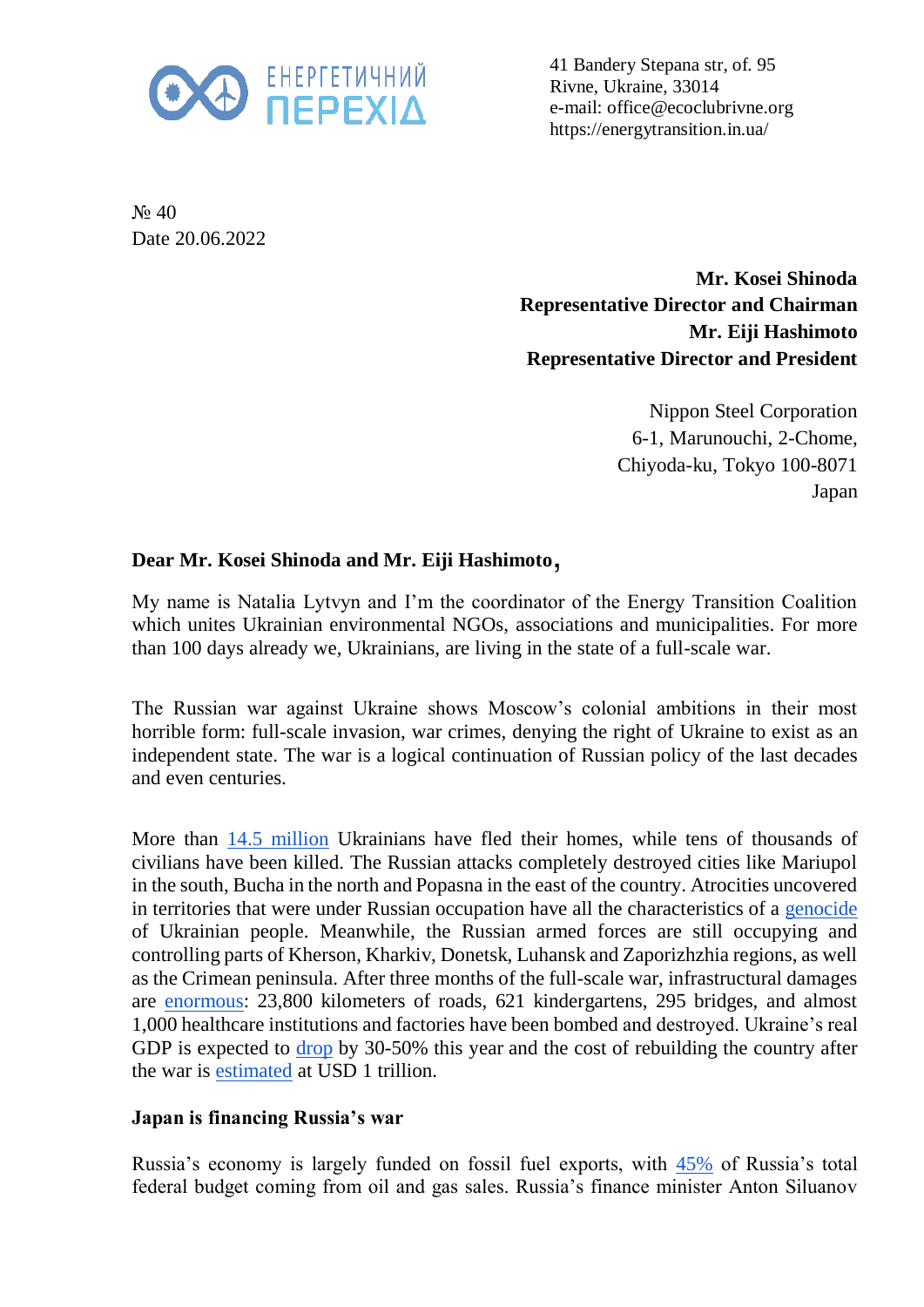has stated that the additional income from the export of fossil fuels this year will be [spent](https://www.tagesschau.de/newsticker/liveblog-ukraine-samstag-141.html#Mehreinnahmen)  [in part for the "special operation"](https://www.tagesschau.de/newsticker/liveblog-ukraine-samstag-141.html#Mehreinnahmen) in Ukraine. In other words, Putin can run his war only due to his reliance on fossil fuel exports to countries like Japan.

Japanese public and private institutions are deeply entrenched in Russian coal, oil and gas. From 2018 to 2020, Japanese public finance institutions provided \$4.8 billion for fossil fuel projects in Russia<sup>1</sup>. Japan's three largest banks all rank in the [top 15 financiers](https://putin100.org/) of Russian fossil fuel companies as well.

The Centre for Research on Energy and Clean Air (CREA) estimates<sup>2</sup> that during the first 100 days of Russia's invasion, Japanese firms imported EUR 1.9 billion (JPY 250 billion) worth of fossil fuels from Russia. This sum breaks down into EUR 893 million for LNG, EUR 513 million for coal, and EUR 494 million for oil. Out of all countries, Japan was the largest importer of Russian coal, and the third largest importer of Russian LNG. The country's share of Russia's total exports was over 10% for both coal and LNG.

While we welcome the Japanese government's decision to [ban Russian coal](https://www.spglobal.com/commodityinsights/en/market-insights/latest-news/oil/040822-japan-to-phase-out-russian-coal-imports-with-eye-to-suspend-it-on-g7-pledge-minister) and phase out [Russian oil,](https://www.reuters.com/world/europe/biden-meets-with-g7-leaders-ukraines-zelenskiy-discuss-war-2022-05-08/) we want to note that the phase outs have yet to take place, save for companies such as Eneos and Kyushu Electric Power. Meanwhile, Russian fossil fuels continue to enter Japan.

## **Nippon Steel Corporation needs to stop importing ALL Russian fossil fuels**

**On this note, we, Ukrainian environmental NGOs, urge you to ban any and all imports of Russian fossil fuels, including LNG, and divest your interests in Russian fossil fuel companies.** The time to stop profiteering from the pariah state that attacks and kills innocent people is NOW.

We also urge Nippon Steel Corporation to recognize that fossil fuels in general are prone to geopolitical conflicts and price volatility, and consider investing more in cleaner, safer renewable energy sources going forward. Last month, the Japanese government, [as part of](https://www.env.go.jp/press/files/jp/118111.pdf)  [the G7,](https://www.env.go.jp/press/files/jp/118111.pdf) committed to end new public support for international unabated fossil fuels by the end of this year, and to achieve a predominantly decarbonised electricity sector by 2035, indicating the limited future of fossil fuels.

We know that Nippon Steel Corporation has during the 100 days of war in Ukraine imported Russian coal with a value of EUR 12.4 million (JPY 1.7 billion)<sup>3</sup>, with the latest arrival on May 5th. Nippon Steel Corporation is one of the 15 global corporations identified by CREA to have continued purchasing Russian fossil fuels in May. We ask Nippon Steel Corporation to join the increasing number of [private companies](https://www.nytimes.com/article/russia-invasion-companies.html) exiting business with

\_\_\_\_\_\_\_\_\_\_\_\_\_\_\_\_\_\_\_\_\_\_\_\_\_\_\_\_\_\_\_\_\_\_\_\_

<sup>&</sup>lt;sup>1</sup> Shift the Subsidies database, Oil Change International.

 $2^2$ The Centre provided the most recent updated data on request; data sources and methodology are documented here: <https://energyandcleanair.org/financing-putins-war/>

<sup>&</sup>lt;sup>3</sup> The currency conversions into JPY are carried out using daily exchange rates for each shipment from oanda.com.